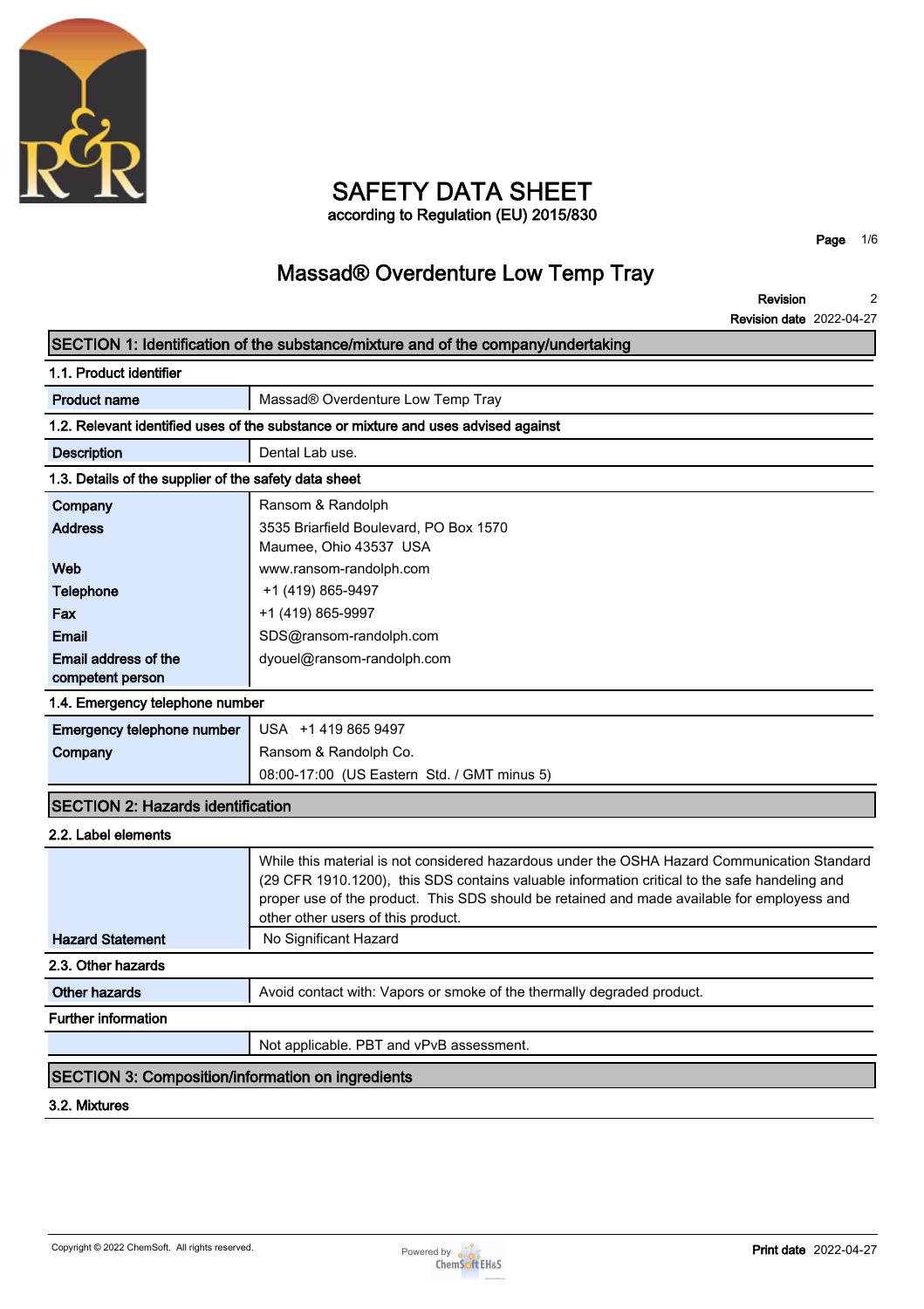| 3.2. Mixtures                                 |                                                                                                                                                                       |
|-----------------------------------------------|-----------------------------------------------------------------------------------------------------------------------------------------------------------------------|
| EC 1272/2008                                  |                                                                                                                                                                       |
| <b>Chemical Name</b>                          | CAS No.<br>EC No.<br>Conc.<br>Index No.<br><b>REACH Registration</b><br>Classification<br>(%<br>Number                                                                |
| non-hazardous substances                      | $90 - 100\%$                                                                                                                                                          |
| <b>Further information</b>                    |                                                                                                                                                                       |
|                                               | This mixture/substance does not meet the criteria for classification in accordance with 29 CFR                                                                        |
|                                               | 1910.1200, (most recent OSHA Hazard Communication Standard.).                                                                                                         |
| <b>SECTION 4: First aid measures</b>          |                                                                                                                                                                       |
| 4.1. Description of first aid measures        |                                                                                                                                                                       |
| Inhalation                                    | No first aid requirements.                                                                                                                                            |
| Eye contact                                   | No first aid requirements.                                                                                                                                            |
| <b>Skin contact</b>                           | No first aid requirements.                                                                                                                                            |
| Ingestion                                     | No first aid requirements.                                                                                                                                            |
|                                               | 4.2. Most important symptoms and effects, both acute and delayed                                                                                                      |
| Inhalation                                    | No Significant Hazard.                                                                                                                                                |
| Eye contact                                   | No Significant Hazard.                                                                                                                                                |
| <b>Skin contact</b>                           | No Significant Hazard.                                                                                                                                                |
| Ingestion                                     | No Significant Hazard.                                                                                                                                                |
|                                               | 4.3. Indication of any immediate medical attention and special treatment needed                                                                                       |
| Inhalation                                    | No Significant Hazard.                                                                                                                                                |
| Eye contact                                   | No Significant Hazard.                                                                                                                                                |
| <b>Skin contact</b>                           | No Significant Hazard.                                                                                                                                                |
| Ingestion                                     | No Significant Hazard.                                                                                                                                                |
| <b>SECTION 5: Firefighting measures</b>       |                                                                                                                                                                       |
| 5.1. Extinguishing media                      |                                                                                                                                                                       |
|                                               | Use extinguishing media appropriate to the surrounding fire conditions. For small fires:. Carbon<br>dioxide (CO2). Dry chemical. Alcohol resistant foam. Water spray. |
|                                               | 5.2. Special hazards arising from the substance or mixture                                                                                                            |
|                                               | Burning produces irritating, toxic and obnoxious fumes.                                                                                                               |
| 5.3. Advice for firefighters                  |                                                                                                                                                                       |
|                                               | Self-contained breathing apparatus. Wear suitable protective clothing.                                                                                                |
| <b>SECTION 6: Accidental release measures</b> |                                                                                                                                                                       |
|                                               | 6.1. Personal precautions, protective equipment and emergency procedures                                                                                              |
|                                               | No Significant Hazard.                                                                                                                                                |
| 6.2. Environmental precautions                |                                                                                                                                                                       |
|                                               | No environmental requirements.                                                                                                                                        |
|                                               | 6.3. Methods and material for containment and cleaning up                                                                                                             |
|                                               |                                                                                                                                                                       |
|                                               | No specific clean up requirements.                                                                                                                                    |
| 6.4. Reference to other sections              |                                                                                                                                                                       |
|                                               | See section [2, 8 & 13] for further information.                                                                                                                      |
| <b>SECTION 7: Handling and storage</b>        |                                                                                                                                                                       |

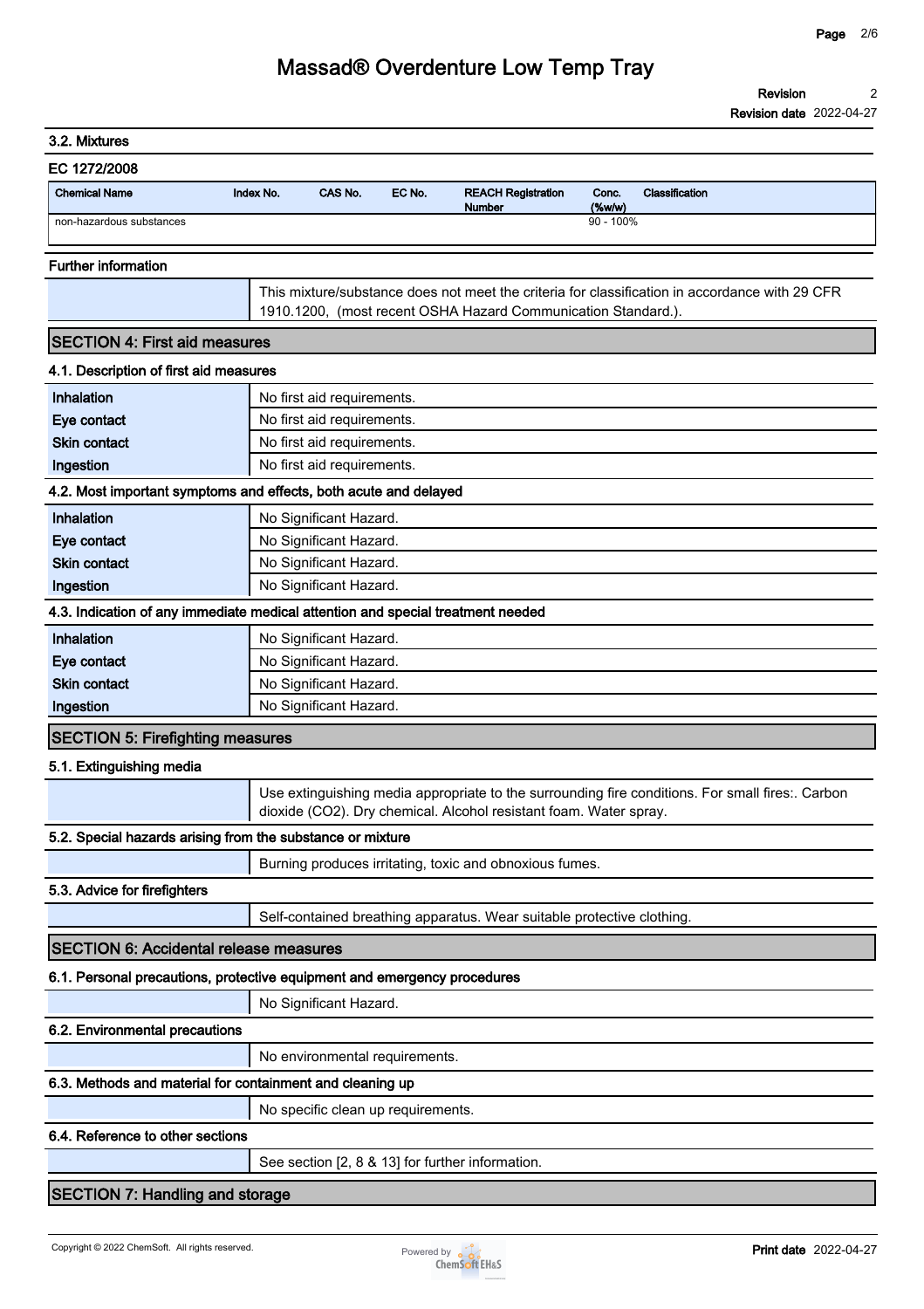**Revision Revision date 2022-04-27 2**

#### **7.1. Precautions for safe handling**

|                                                                   | Do not grind into small particles. Do not burn before or after use. |
|-------------------------------------------------------------------|---------------------------------------------------------------------|
| 7.2. Conditions for safe storage, including any incompatibilities |                                                                     |
|                                                                   | Keep in a cool, dry, well ventilated area.                          |
|                                                                   | Keep at temperature not exceeding 26°C. (80 deg F).                 |
| 7.3. Specific end use(s)                                          |                                                                     |
|                                                                   | Dental Lab use. Single use.                                         |

#### **SECTION 8: Exposure controls/personal protection**

#### **8.2. Exposure controls**

| 8.2.1. Appropriate engineering<br>controls | Not normally required. |
|--------------------------------------------|------------------------|
| 8.2.2. Individual protection<br>measures   | Not normally required. |
| Skin protection -<br>Handprotection        | Wear suitable gloves.  |

#### **SECTION 9: Physical and chemical properties**

#### **9.1. Information on basic physical and chemical properties**

| Appearance                                     | Solid                                     |
|------------------------------------------------|-------------------------------------------|
|                                                | <b>Colour</b> Translucent/Pink            |
|                                                | <b>pH</b> Not applicable.                 |
| Melting point $\approx 74$ °C                  |                                           |
|                                                | Freezing Point   Not applicable.          |
| Initial boiling point Not applicable.          |                                           |
|                                                | Flash point Not applicable.               |
|                                                | <b>Evaporation rate</b> No data available |
| Flammability (solid, gas) No data available    |                                           |
| Vapour Flammability   No data available        |                                           |
|                                                | Vapour density   No data available        |
|                                                | Fat Solubility   Not applicable.          |
| <b>Partition coefficient</b> No data available |                                           |
| Autoignition temperature   Not applicable.     |                                           |
|                                                | Viscosity   No data available             |
| Explosive properties   No data available       |                                           |
| <b>Oxidising properties</b> Not applicable.    |                                           |

#### **9.2. Other information**

|                                       | <b>Conductivity</b> No data available |
|---------------------------------------|---------------------------------------|
|                                       | Surface tension   No data available   |
|                                       | Gas group Not applicable.             |
| Benzene Content Not applicable.       |                                       |
|                                       | Lead content Not applicable.          |
| VOC (Volatile organic Not applicable. |                                       |
| compounds)                            |                                       |

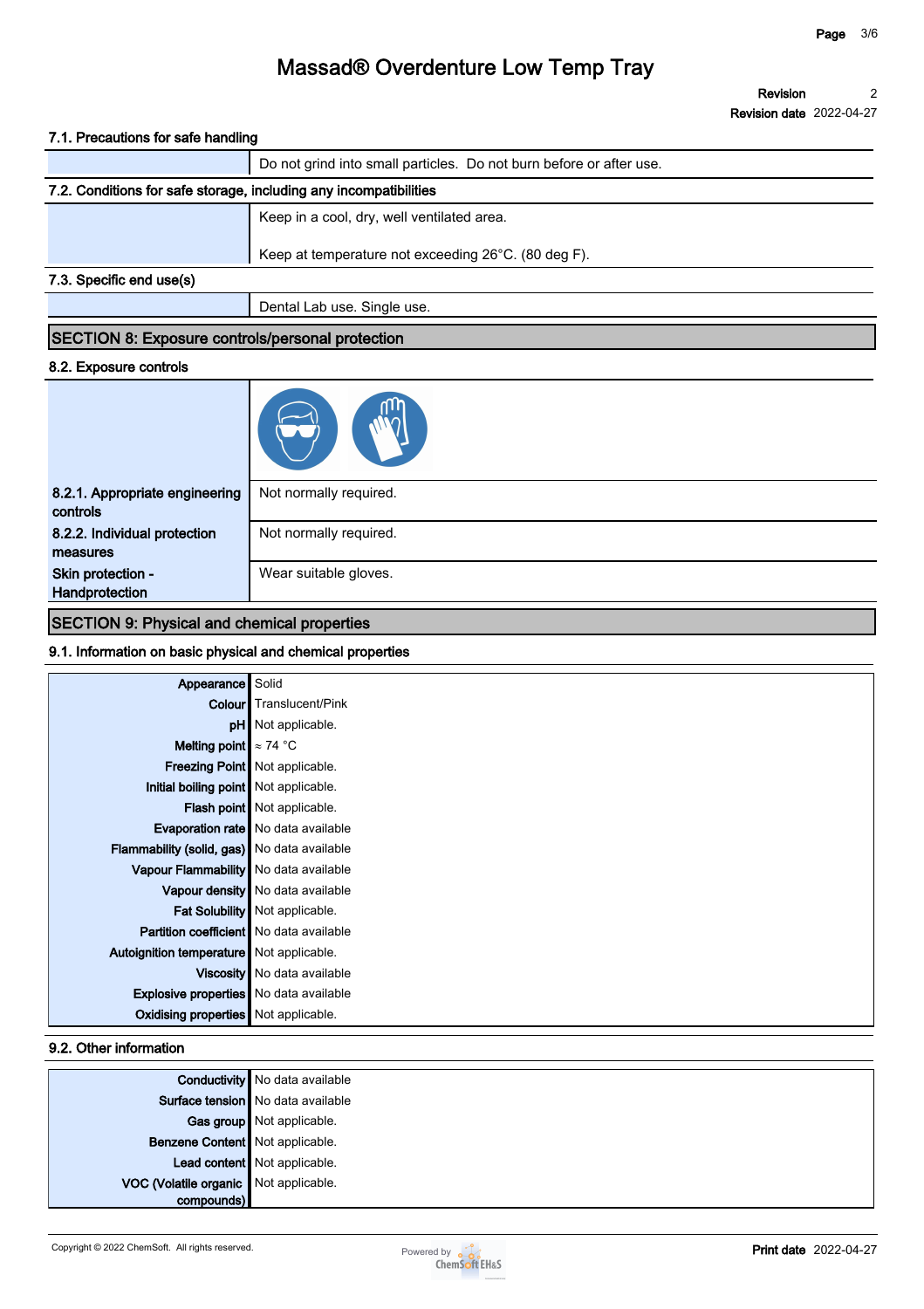**Revision 2**

**Revision date 2022-04-27**

| <b>SECTION 10: Stability and reactivity</b>  |                                                                   |
|----------------------------------------------|-------------------------------------------------------------------|
| 10.1. Reactivity                             |                                                                   |
|                                              | Not applicable.                                                   |
| 10.2. Chemical stability                     |                                                                   |
|                                              | Stable under normal conditions.                                   |
| 10.3. Possibility of hazardous reactions     |                                                                   |
|                                              | No Significant Hazard.                                            |
| 10.4. Conditions to avoid                    |                                                                   |
|                                              | Direct sunlight.                                                  |
|                                              |                                                                   |
|                                              | Keep away from heat.                                              |
| 10.5. Incompatible materials                 |                                                                   |
|                                              | Avoid contact with:. Strong oxidising agents. Peroxides.          |
| 10.6. Hazardous decomposition products       |                                                                   |
|                                              | Burning produces irritating, toxic and obnoxious fumes.           |
| <b>SECTION 11: Toxicological information</b> |                                                                   |
| 11.1. Information on toxicological effects   |                                                                   |
| <b>Acute toxicity</b>                        | Based on available data, the classification criteria are not met. |
| Skin corrosion/irritation                    | Based on available data, the classification criteria are not met. |
| Serious eye damage/irritation                | Based on available data, the classification criteria are not met. |
| Respiratory or skin<br>sensitisation         | Based on available data, the classification criteria are not met. |
| Germ cell mutagenicity                       | Based on available data, the classification criteria are not met. |
| Carcinogenicity                              | Based on available data, the classification criteria are not met. |
| <b>Reproductive toxicity</b>                 | Based on available data, the classification criteria are not met. |
| STOT-single exposure                         | Based on available data, the classification criteria are not met. |
| STOT-repeated exposure                       | Based on available data, the classification criteria are not met. |
| <b>Aspiration hazard</b>                     | Based on available data, the classification criteria are not met. |
| Repeated or prolonged<br>exposure            | Based on available data, the classification criteria are not met. |
| 11.1.4. Toxicological Information            |                                                                   |
|                                              | No data available                                                 |
| <b>SECTION 12: Ecological information</b>    |                                                                   |
| 12.1. Toxicity                               |                                                                   |
|                                              | No data available                                                 |
| 12.2. Persistence and degradability          |                                                                   |
|                                              | No data is available on this product.                             |
| 12.3. Bioaccumulative potential              |                                                                   |
|                                              |                                                                   |
|                                              | Does not bioaccumulate.                                           |
| <b>Partition coefficient</b>                 |                                                                   |
|                                              | Massad® Overdenture Low No data available<br><b>Temp Tray</b>     |
| 12.4. Mobility in soil                       |                                                                   |

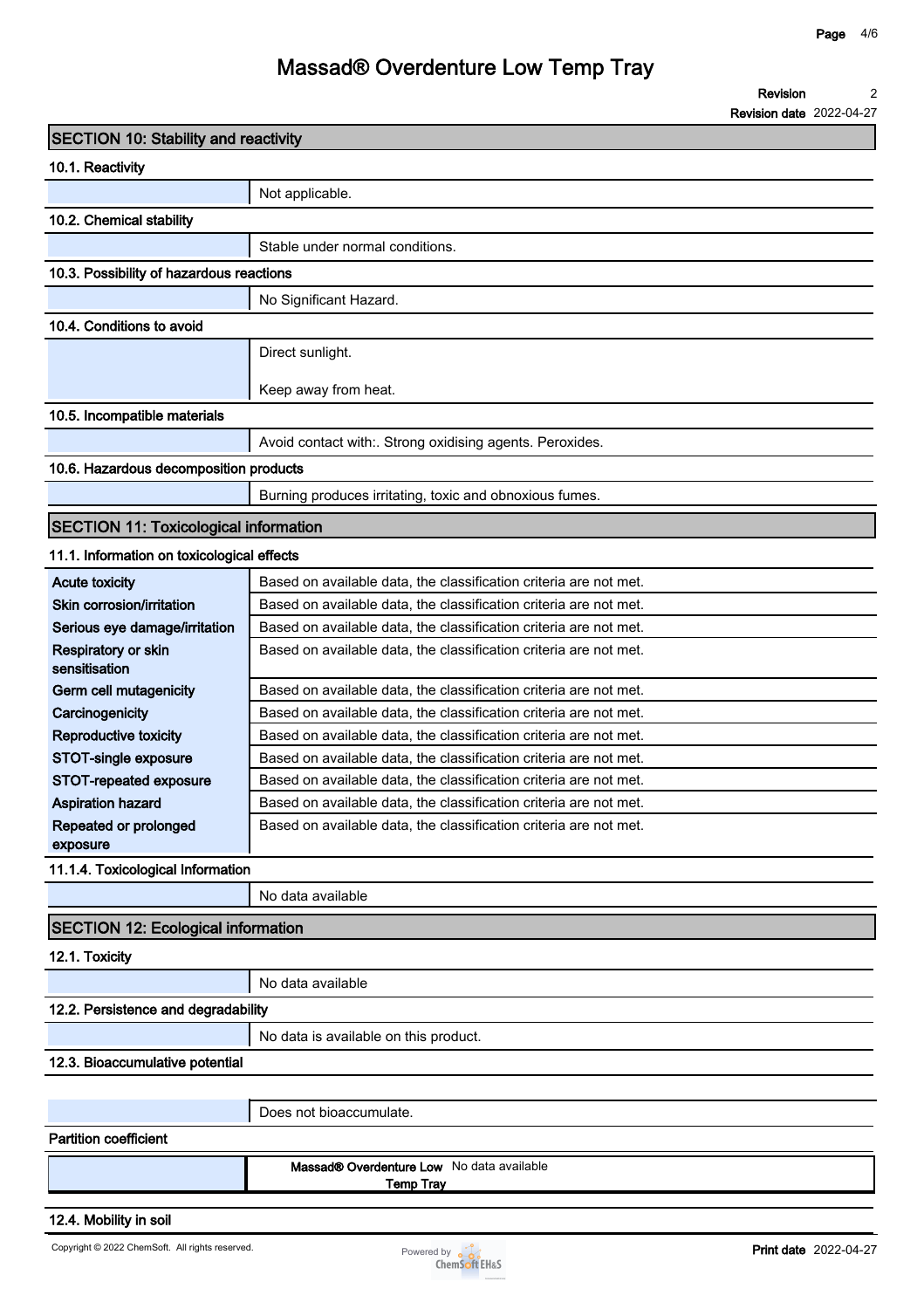| 12.4. Mobility in soil                     |                                                                                                                                                                                     |
|--------------------------------------------|-------------------------------------------------------------------------------------------------------------------------------------------------------------------------------------|
|                                            | Not determined.                                                                                                                                                                     |
| 12.5. Results of PBT and vPvB assessment   |                                                                                                                                                                                     |
|                                            | Not applicable.                                                                                                                                                                     |
| 12.6. Other adverse effects                |                                                                                                                                                                                     |
|                                            | Not applicable.                                                                                                                                                                     |
| <b>SECTION 13: Disposal considerations</b> |                                                                                                                                                                                     |
| <b>Disposal methods</b>                    |                                                                                                                                                                                     |
|                                            | Can be sent to landfill if in compliance with medical waste disposal regualtions.                                                                                                   |
| <b>SECTION 14: Transport information</b>   |                                                                                                                                                                                     |
| 14.1. UN number                            |                                                                                                                                                                                     |
|                                            | The product is not classified as dangerous for carriage.                                                                                                                            |
| 14.2. UN proper shipping name              |                                                                                                                                                                                     |
|                                            | The product is not classified as dangerous for carriage.                                                                                                                            |
| 14.3. Transport hazard class(es)           |                                                                                                                                                                                     |
|                                            | The product is not classified as dangerous for carriage.                                                                                                                            |
| 14.4. Packing group                        |                                                                                                                                                                                     |
|                                            | The product is not classified as dangerous for carriage.                                                                                                                            |
| 14.5. Environmental hazards                |                                                                                                                                                                                     |
|                                            | The product is not classified as dangerous for carriage.                                                                                                                            |
| 14.6. Special precautions for user         |                                                                                                                                                                                     |
|                                            | The product is not classified as dangerous for carriage.                                                                                                                            |
|                                            | 14.7. Transport in bulk according to Annex II of MARPOL 73/78 and the IBC Code                                                                                                      |
|                                            | The product is not classified as dangerous for carriage.                                                                                                                            |
| <b>Further information</b>                 |                                                                                                                                                                                     |
|                                            | $\overline{\phantom{a}}$<br>The product is not classified as dangerous for carriage.                                                                                                |
| <b>SECTION 15: Regulatory information</b>  |                                                                                                                                                                                     |
|                                            | 15.1. Safety, health and environmental regulations/legislation specific for the substance or mixture                                                                                |
| <b>Regulations</b>                         | U.S. FEDERAL REGULATIONS: Massad® Overdenture Low Temp Tray CERCLA 103 Reportable<br>Quantity: are not subject to CERCLA reporting requirements.                                    |
|                                            | SARA TITLE III:<br>Hazard Category For Section 311/312: None                                                                                                                        |
|                                            | Section 313 Toxic Chemicals: This product contains the following chemicals subject to Annual<br>Release Reporting Requirements Under SARA Title III, Section 313 (40 CFR 372): None |
|                                            | Section 302 Extremely Hazardous Substances (TPQ): None.                                                                                                                             |
| 15.2. Chemical safety assessment           |                                                                                                                                                                                     |
|                                            |                                                                                                                                                                                     |

#### **SECTION 16: Other information**

#### **Other information**

**Revision This document differs from the previous version in the following areas:.**